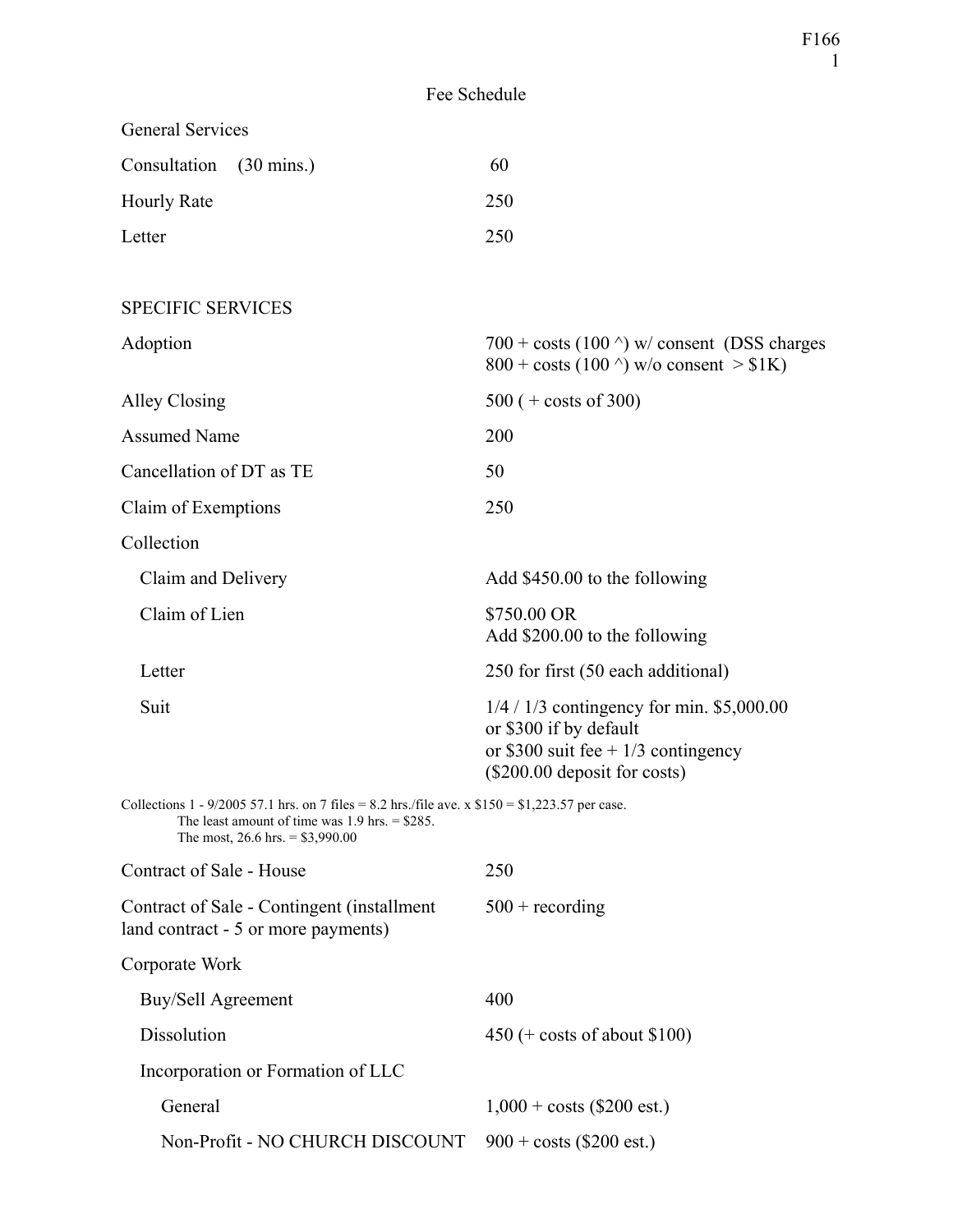| Partnership Agreement                                                                                                                                       | 500                                                                                                                               |
|-------------------------------------------------------------------------------------------------------------------------------------------------------------|-----------------------------------------------------------------------------------------------------------------------------------|
| Criminal                                                                                                                                                    |                                                                                                                                   |
| District Court - Plea                                                                                                                                       | 450                                                                                                                               |
| Trial                                                                                                                                                       | 650                                                                                                                               |
| Waiver (Traffic)                                                                                                                                            | 200                                                                                                                               |
| DWI - No defense                                                                                                                                            | 700 (for permit)                                                                                                                  |
| Defense                                                                                                                                                     | 750                                                                                                                               |
| Difficult Defense                                                                                                                                           | 1000                                                                                                                              |
| Superior Court - Plea                                                                                                                                       | 2000                                                                                                                              |
| Trial - Simple                                                                                                                                              | 3500                                                                                                                              |
| - Difficult                                                                                                                                                 | 5500                                                                                                                              |
| Declaration for Desire for Natural Death<br><b>DDND</b>                                                                                                     | $100/50$ (+ consultation)<br>NOTE: part of HCPOA                                                                                  |
| Deed                                                                                                                                                        |                                                                                                                                   |
| Description provided                                                                                                                                        | $250 + $60$                                                                                                                       |
| Draft from Register of Deeds or Map                                                                                                                         | $300 + $60$                                                                                                                       |
| Release                                                                                                                                                     | $250 + $60$                                                                                                                       |
| Deed in Lieu of Foreclosure - Limited Search 1,000 (plus stamps and recording)                                                                              |                                                                                                                                   |
| Estate                                                                                                                                                      |                                                                                                                                   |
| \$250/hr.<br>OR 2% of value of estate (\$2,000 min; \$1,000 if no personalty)<br>Plus \$150.00 for each income-earning asset<br>Ancillary - \$2,000 deposit |                                                                                                                                   |
| Eviction                                                                                                                                                    | 450 (District Court appeal \$500)                                                                                                 |
| Foreclosure<br>For Another Atty. - search \$150<br>- hearing \$150<br>$-$ sale \$150<br>Hutchens, Center - \$200/hr.                                        | $1,700 / 2,400$ for home loan, if not an<br>NCHFA registered service provider, 2,000 if<br>registered $+$ costs of approx. \$800. |
| Health Care POA HCPOA                                                                                                                                       | $200/100$ (+ consultation +\$26 each for<br>recording)                                                                            |
| Hearing for Another Atty. \$200                                                                                                                             |                                                                                                                                   |
| Lease                                                                                                                                                       |                                                                                                                                   |
| Original                                                                                                                                                    | $250(100$ if simple)                                                                                                              |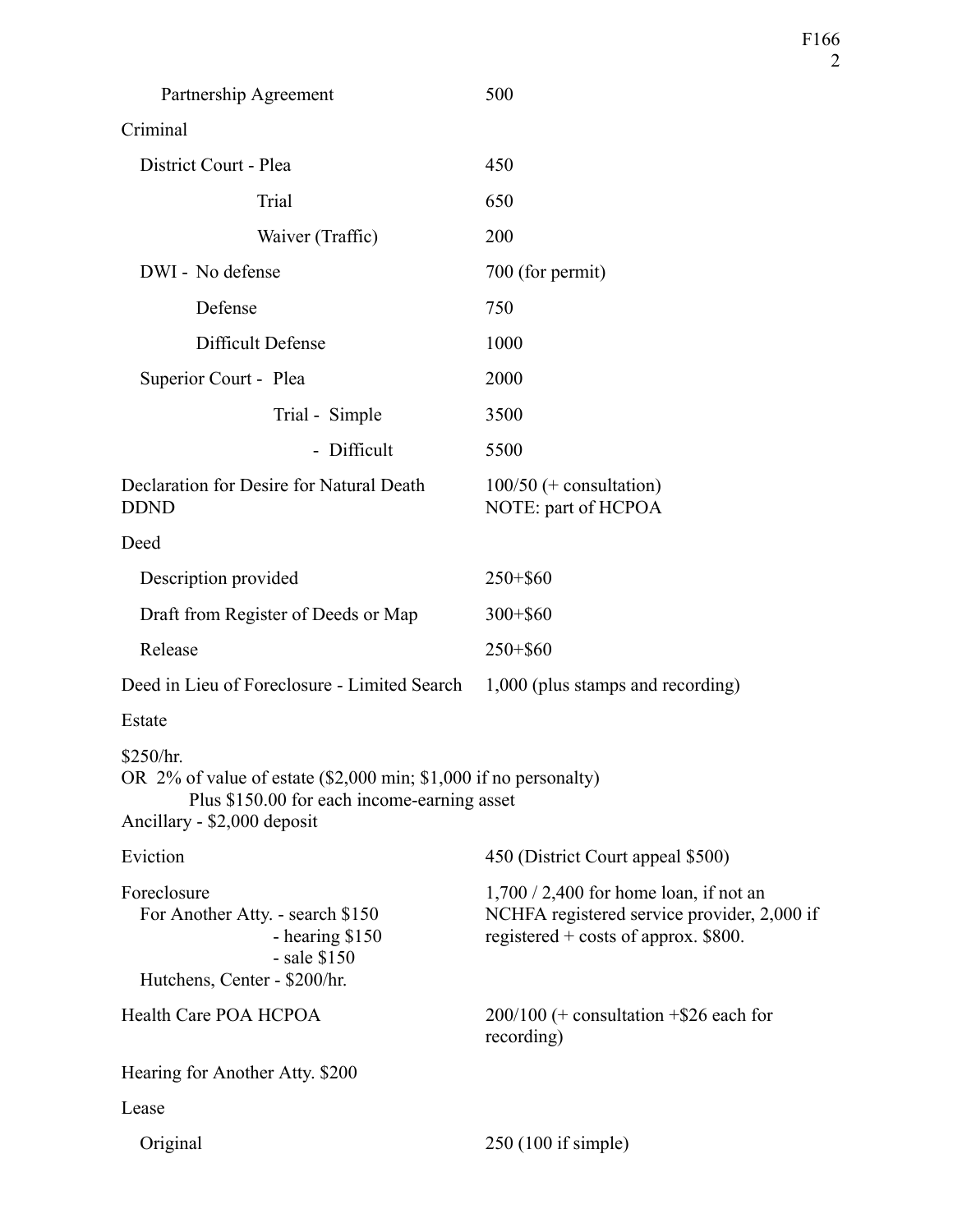3 Amendment 150 Mobile Home Title Extinguishment  $750 + \text{costs}$  (Duplicate Title - 300 extra) Name Change 300 + costs Note and Deed of Trust 300 NSF Check Fee 30 Power of Attorney (POA) (or revocation) **300/150** (+ consultation) + \$26 recording ea. Prenuptial Agreement 2000 Separation Agreement 350+ Title Work NO LONGER DOING CLOSINGS W/ BANKS Amount of Loan (If Sale Involved, Sales Price) Search Closing  $0 - 40,000.00$  550 600 40,000.01 - 50,000.00 575 625 50,000.01 - 60,000.00 600 650 60,000.01 - 70,000.00 625 675 800 70,000.01 - 80,000.00 650 650 700 80,000.01 - 90,000.00 700 700 750 90,000.01 -100,000.00 725 775

Above \$100,000.00, add \$30 for each \$10,000

OPINION GIVEN BEFORE for same client on same tracts of land

Additional tracts of land (portions of the property had different owners at the same time for at least 5 of the last 40 years)

Commercial/Farming - < \$600,000 (\$.01/\$1) \$.008 for \$600,000 -1.5 Mil.  $$.006$  for  $> $1.5$  mil.);

Property Bond - Minimum same as large package

Registry - All but DT, UCC or map - first 15 pages GS 161-10

Registry - Deed of Trust - First 15 Pages GS 161-10

SUBTRACT \$100

\$100 for each additional tract.

6000 WARNING: Corporate Transparency Act of 2019 applies: read blog in FF

F166

26

56